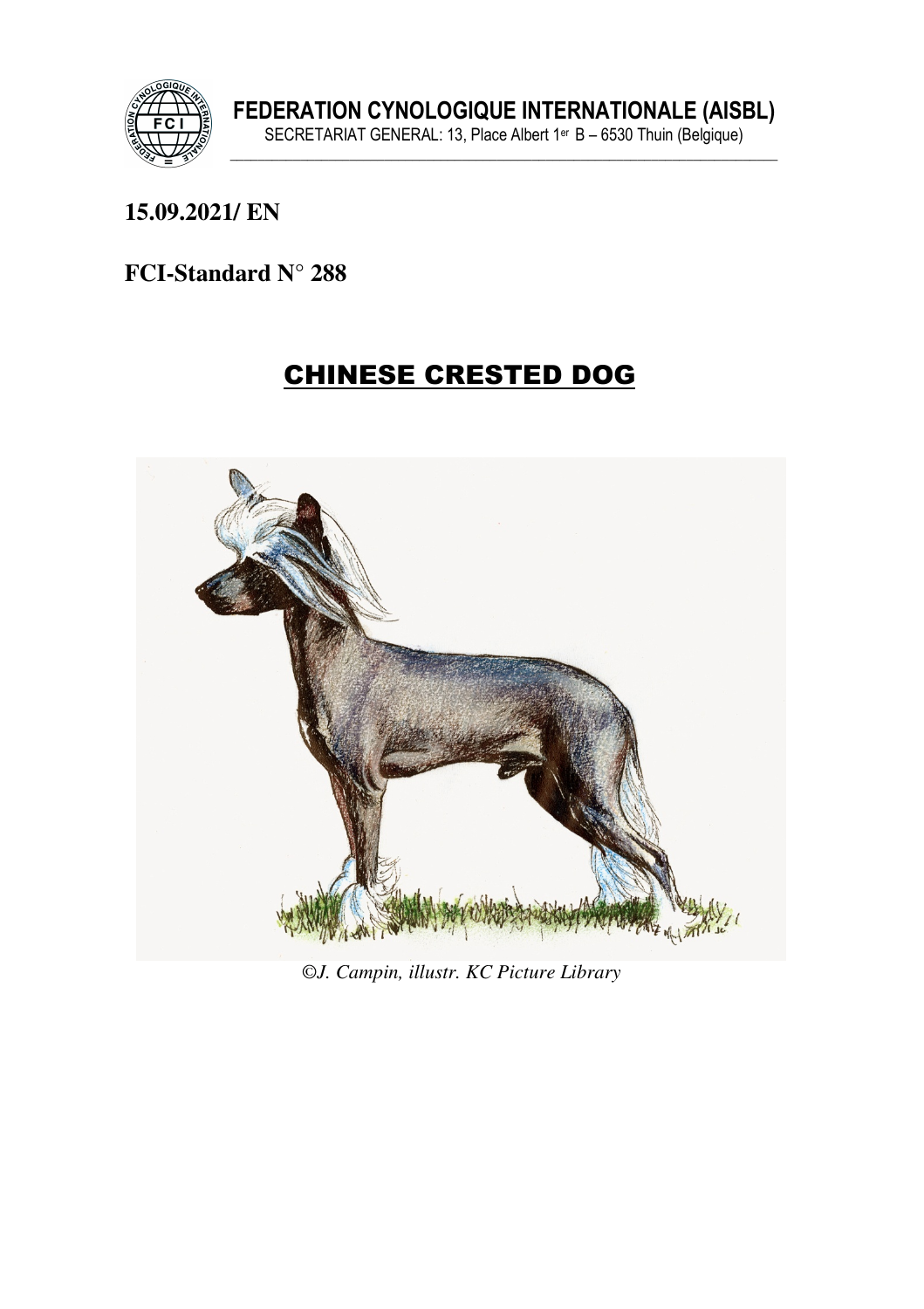**ORIGIN**: China.

**PATRONAGE**: Great Britain.

#### **DATE OF PUBLICATION OF THE OFFICIAL VALID STANDARD**: 27.07.2021.

**UTILIZATION**: Companion Dog.

**FCI-CLASSIFICATION**: Group 9 Companion and Toy Dogs. Section 4 Hairless breeds. Without working trial.

**BRIEF HISTORICAL SUMMARY**: The Chinese Crested Dog comes in two varieties - the Hairless and the Powder Puff. The 'Hairless' have a crest of hair on their head extending part way down their neck, 'socks' covering their toes, and a plume on their tail. The rest of their body is, as their name implies, hairless. The 'Powder Puff' variety is covered entirely with a veil of long soft hair. While it is difficult to pinpoint their origin, it is said that they were owned by families of the Han Dynasty of China. The Chinese Cresteds were developed at this time as guardians of the treasure houses and, in a larger, heavier form, as hunting dogs. They were seen at shows in America from 1885 to 1926 but then were rarely ever seen for some fifty years.

**GENERAL APPEARANCE**: A small, active and graceful dog; medium-to fine-boned, smooth hairless body, with hair on feet, head and tail only; or covered with a soft veil of hair. Two distinct types of this breed: Deer type, racy and fine-boned, and Cobby type, heavier in body and bone.

**BEHAVIOUR AND TEMPERAMENT:** Happy, never vicious.

**HEAD**: Smooth, without excess wrinkles. Distance from base of skull to stop equal to distance from stop to tip of nose. Head presenting graceful appearance with alert expression.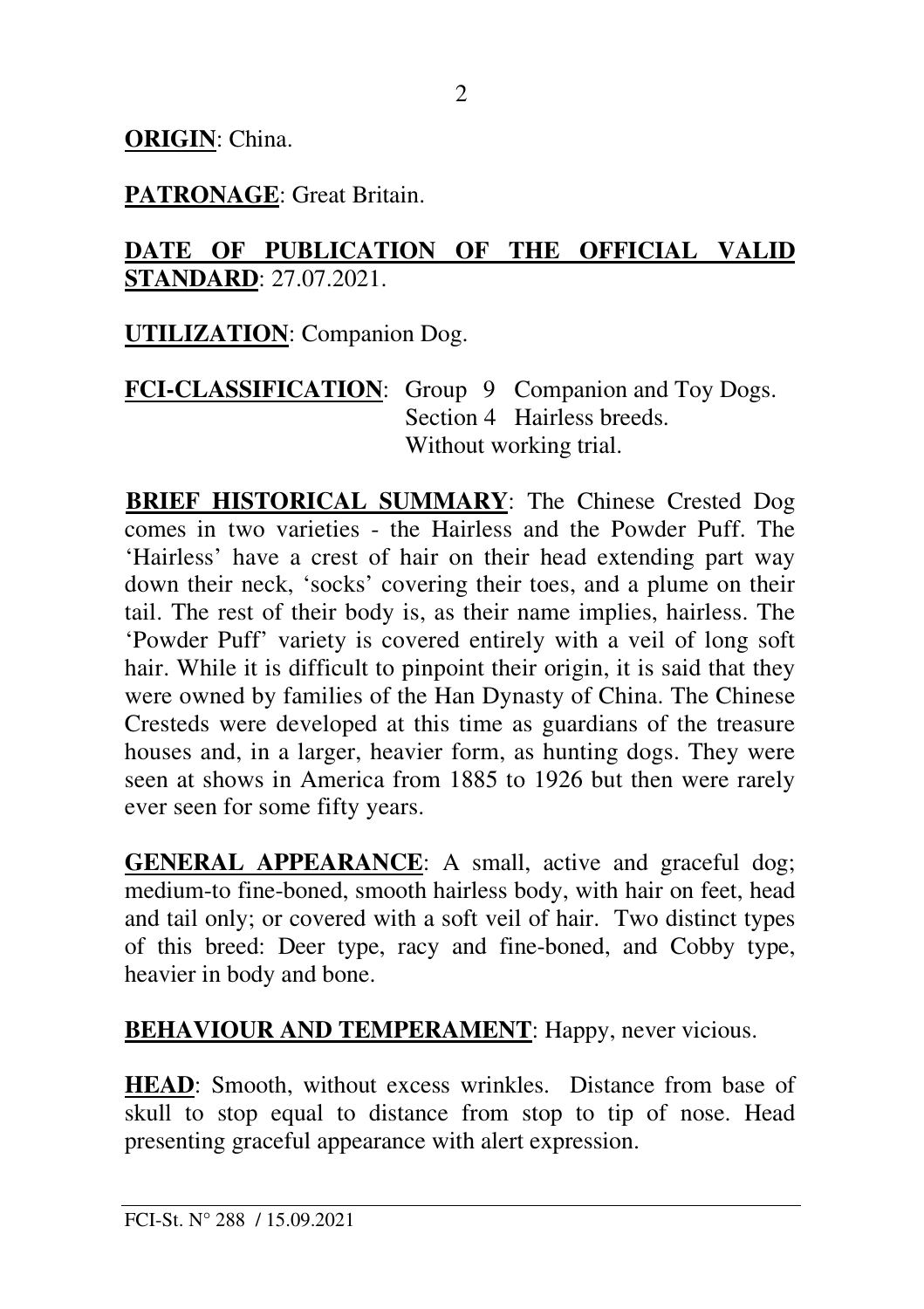#### CRANIAL REGION:

Skull: Slightly rounded and elongated. Stop: Slightly pronounced, but not extreme.

#### FACIAL REGION:

Nose: A prominent feature, narrow in keeping with muzzle. Any colour nose acceptable.

Muzzle: Tapering slightly but never pointed, lean without flews. Lips: Tight and thin.

Jaws / Teeth: Jaws strong, with perfect, regular scissor bite, i.e. the upper teeth closely overlapping the lower teeth and set square to the jaws. **The hairless variety will have the primitive trait of forward pointing canines and should not be penalised for absence of full dentition**.

Cheeks: Cleanly chiselled, lean and flat, tapering into muzzle.

**EYES**: So dark as to appear black. Little or no white showing. Medium size, almond in shape. Set wide apart.

**EARS**: Set low: highest point of base of ear level with outside corner of eye. Large and erect, with or without fringe, except in Powder Puffs where drop ears are permissible.

**NECK:** Lean, free from throatiness, long and sloping gracefully into strong shoulders. When moving, carried high and slightly arched.

**BODY**: Medium to long, supple. Back: Level. Loin: Taut. Croup: Well rounded and muscular. Chest: Rather broad and deep, not barrel-ribbed. Breast bone not prominent. Brisket extending to elbows. Underline and belly: Moderate tuck-up.

**TAIL**: Set high, carried up or out when in motion. Long and tapering, fairly straight, not curled or twisted to either side, falling naturally when at rest. Plume long and flowing, confined to lower two-thirds of tail. Sparse plume acceptable.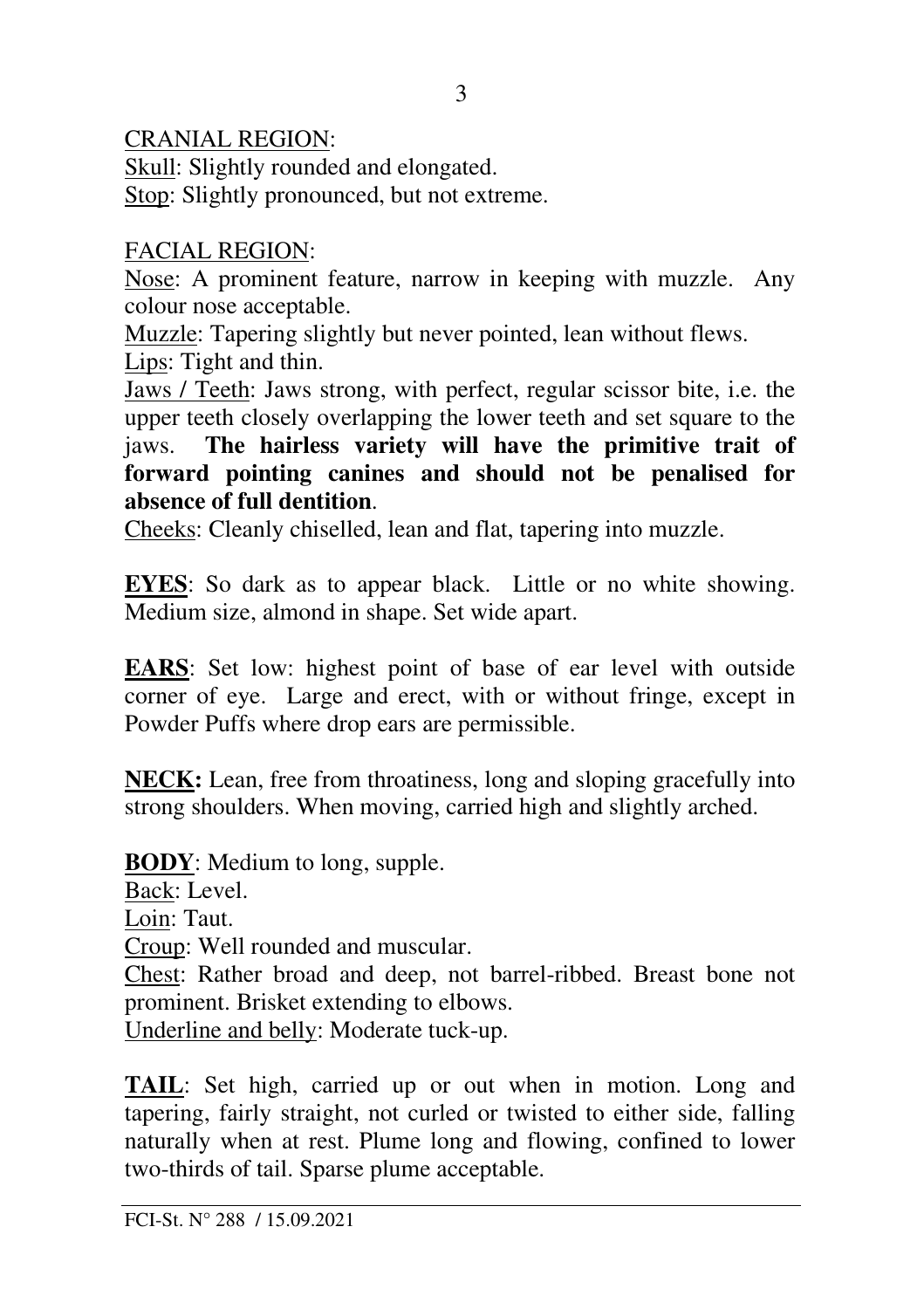# **LIMBS**

FOREQUARTERS:

General appearance: Legs long and slender, set well under body. Shoulder: Clean, narrow and well laid back.

Elbow: Held close to body.

Metacarpus (Pastern): Fine, strong, nearly vertical.

Forefeet: Extended hare-foot, narrow and long. Nails any colour, moderately long. Socks ideally confined to toes, but not extending above top of pastern. Feet turning neither in nor out.

#### HINDQUARTERS:

General appearance: Hindlegs set wide apart. Angulation of the rear limb must be such as to produce a level back.

Stifle (Knee): Firm and long, sweeping smoothly into hock.

Metatarsus (Rear pastern): Hocks well let down.

Hind feet: Extended hare-foot, narrow and long. Nails any colour, moderately long. Socks ideally confined to toes, but not extending above top of pastern. Feet turning neither in nor out.

**GAIT / MOVEMENT**: Long, flowing and elegant with good reach and plenty of drive.

**SKIN**: Fine-grained, smooth, warm to the touch.

# **COAT**:

Hair: No large patches of hair anywhere on body. A long and flowing crest preferred, but sparse acceptable**;** ideally beginning at stop tapering off down neck. In Powder Puffs coat consists of an undercoat with soft veil of long hair, veil coat a feature.

Colour: Any colour or combination of colours.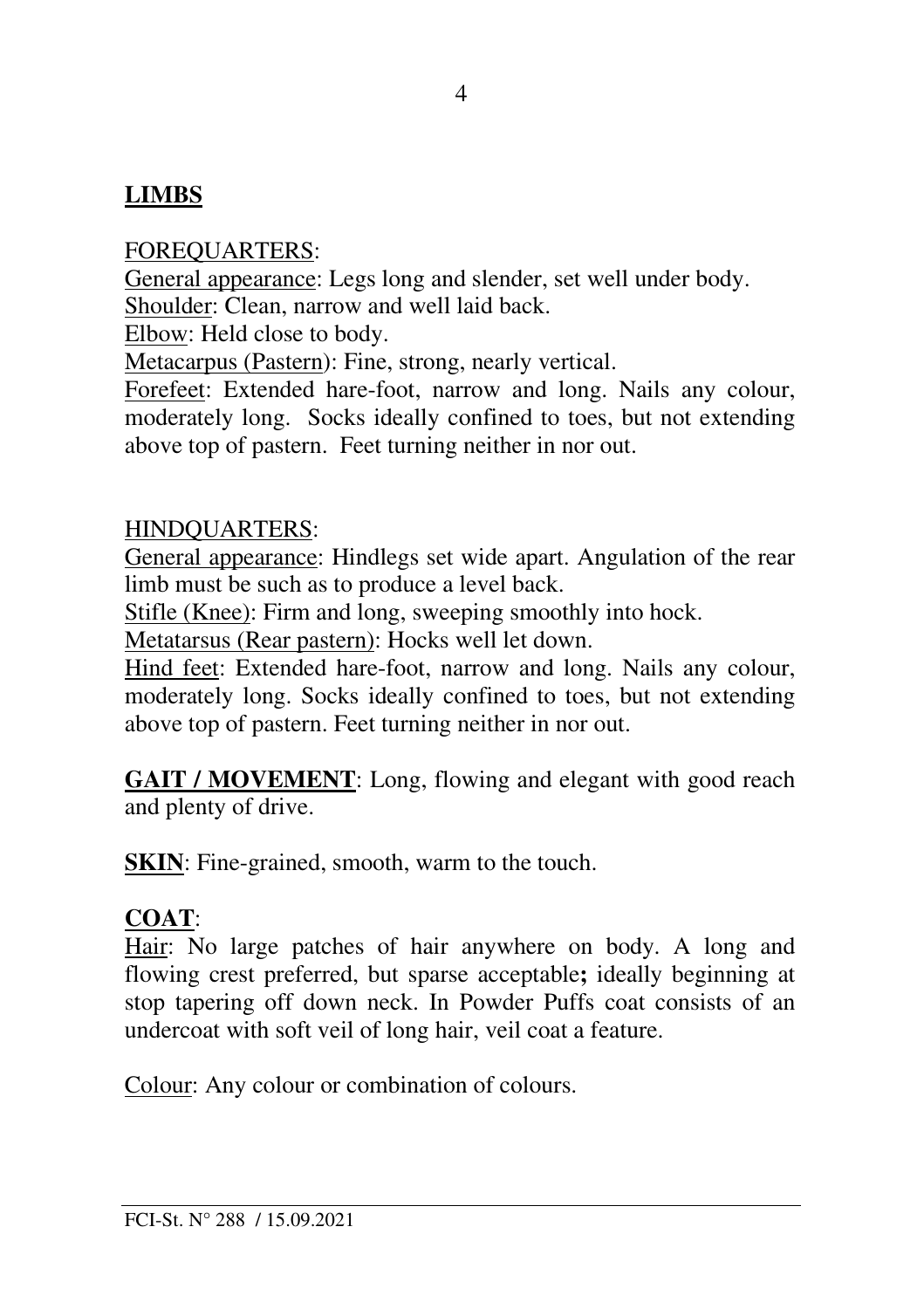#### **SIZE AND WEIGHT**:

Ideal height at the withers: Males: 28-33 cm. Females: 23–30 cm.

**FAULTS**: Any departure from the foregoing points should be considered a fault and the seriousness with which the fault should be regarded should be in exact proportion to its degree and its effect upon the health and welfare of the dog.

# **DISQUALIFYING FAULTS**

- Aggressive or overly shy.
- Any dog clearly showing physical or behavioural abnormalities.

# **N.B.:**

- Male animals should have two apparently normal testicles fully descended into the scrotum.
- Only functionally and clinically healthy dogs, with breed typical conformation should be used for breeding.

# **The latest amendments are in bold characters.**